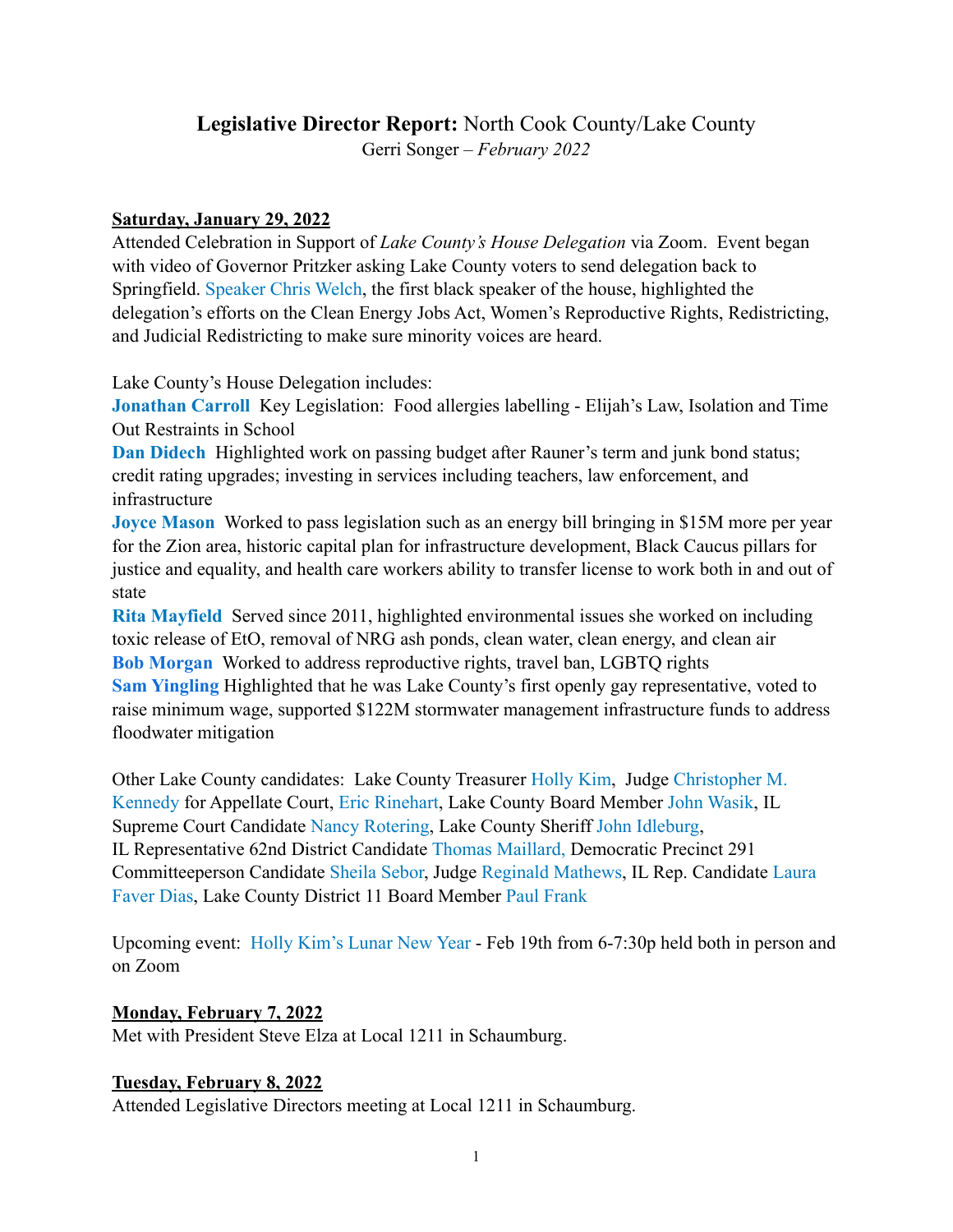## **Thursday, February 10, 2022**

Attended Township High School District 214 Board meeting. Spoke, in unofficial capacity, about the Sangamon County Temporary Restraining Order (TRO) ruling that brings attention to rulemaking authority concerning issues of public health.

Historically, as in the case of other school-required vaccinations such as measles, mumps, and rubella (MMR), legislation was passed that delegated sole rulemaking authority exclusively to the Department of Public Health, which then worked with state school boards to implement. This is not what was done in response to the COVID-19 pandemic. Instead of allowing the General Assembly to pass required legislation that is necessary to change the delegation of rulemaking authority to another agency within the same executive branch, the governor took it upon himself to issue emergency orders issuing guidance for school boards to assume this authority and create rules concerning public health and public health programs.

The governor's emergency orders are now ruled void for a number of reasons. Most notably, the judge admonished the governor for issuing guidance for the IL Dept. of Public Health (IDPH) to delegate its rulemaking authority over to schools, which has never been done before. In so doing, the due process rights of students and teachers that would have been protected under the authority of the IDPH were now circumvented under the authority of local school boards.

An appeal to this ruling was filed by the governor's office.

## **Friday, February 11, 2022**

Attended in-person event for IL Rep. Jonathan Carroll's Campaign Kickoff Fundraiser. Spoke to Rep. Carroll who said he would circle back around regarding petition signing. Also touched base with Sen. Julie Morrison who indicated that she was in good shape with petitions. She would appreciate help with canvassing.

#### **Friday, February 13, 2022**

Attended (unofficial capacity) virtual Schakowsky Meet and Greet. Webinar speakers included McHenry County Dems Chairperson Kristina Zahorik, Lake County Dems Chairperson Lauren Beth Gash, 9th Congressional District Rep. Jan Schakowsky, and 11th Congressional District Rep. Bill Foster.

Congresswoman Schakowsky spoke of key issues including Reproductive Rights and Affordable Prescriptions/Medicare for All. She encouraged participants to help with canvassing. Following redistricting, her boundary lines now include portions of what was formerly part of Congressman Sean Casten's district.

## **Tuesday, February 15, 2022**

Met in-person with Brad Graba and IL Rep. [Candidate Chelsea Laliberte-Barnes](https://cherryhillcounseling.com/therapists/chelsea-laliberte-barnes-mssa-lsw/) in Deer Park. Chelsea would like to expand mental health related services in schools for both students and teachers.